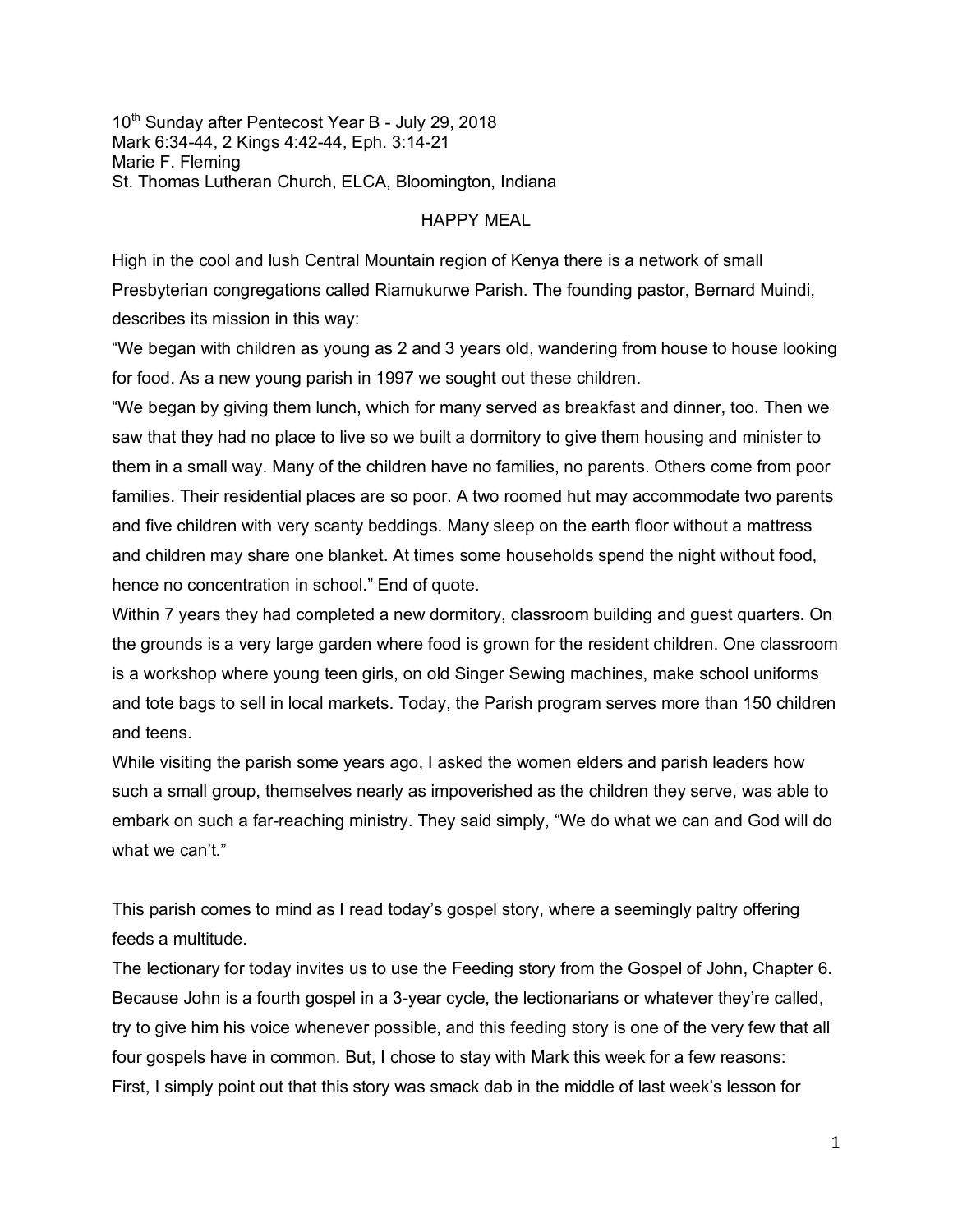Good Shepherd Sunday. I am glad the lectionarians, or whatever they're called, thought this story merited its own week. But let's stay with Mark to take note of the rich context in which Mark has placed it.

Earlier in Chapter 6 (v. 6a), Jesus sends the disciples off on their two-by-two mission, specifically ordering them to "take no provisions" – no backpack or bedroll, no water. No cellphone. No purse. No energy bars. "Take only your staff," he says. A staff being a basic shepherding tool, I would say this is our first clue that the Good Shepherd is equipping the Disciples for some shepherding of their own. They go off on their mission, depending entirely on the hospitality of strangers for their wellbeing.

Meanwhile, Mark tells the story of Herod's feast (vs. 14), with its grizzly outcome for John the Baptist. Imagine for a moment what that feast might look like: invited guests reclining in the way of the elite, served by nameless ones out of a bounty only a ruler could command. Now return to Jesus and the disciples (v. 30) who have reconvened after the missionary work to debrief the experience. They had hoped to get away to a quiet place, but the word is out and people have crowded in from near and far. That brings us to today's passage (v. 34), where Jesus saw the crowd and "had compassion on them, for they were like sheep without a shepherd."

He shifts into rabbi mode and begins to teach them many things.

But then it gets late and the disciples, watching out for Jesus and no doubt tired and hungry themselves, suggest the only practical way to deal with the crowd: Send them away to the countryside to buy their own food.

But Jesus says, "You give them something to eat."

What? Jesus guaranteed that the disciples would be empty-handed when he ordered them to travel light.

In the Gospel of John's account, it is Andrew who answers, "Lord, even if we had a fortune at hand we could not feed them all!"

Andrew might be forgiven for his retort. Put yourself in his place. You're heading home after a long day at work. You're tired and hungry and ready for some R & R. You pull into the driveway and, Surprise, there are five thousand people waiting for supper.

Andrew feels a tug at his sleeve. He looks down and sees a child holding a parcel. "Mister, I've got a lunch. You can have my lunch." I can see Andrew respond with some exasperation,

"Child, does your mother know where you are?"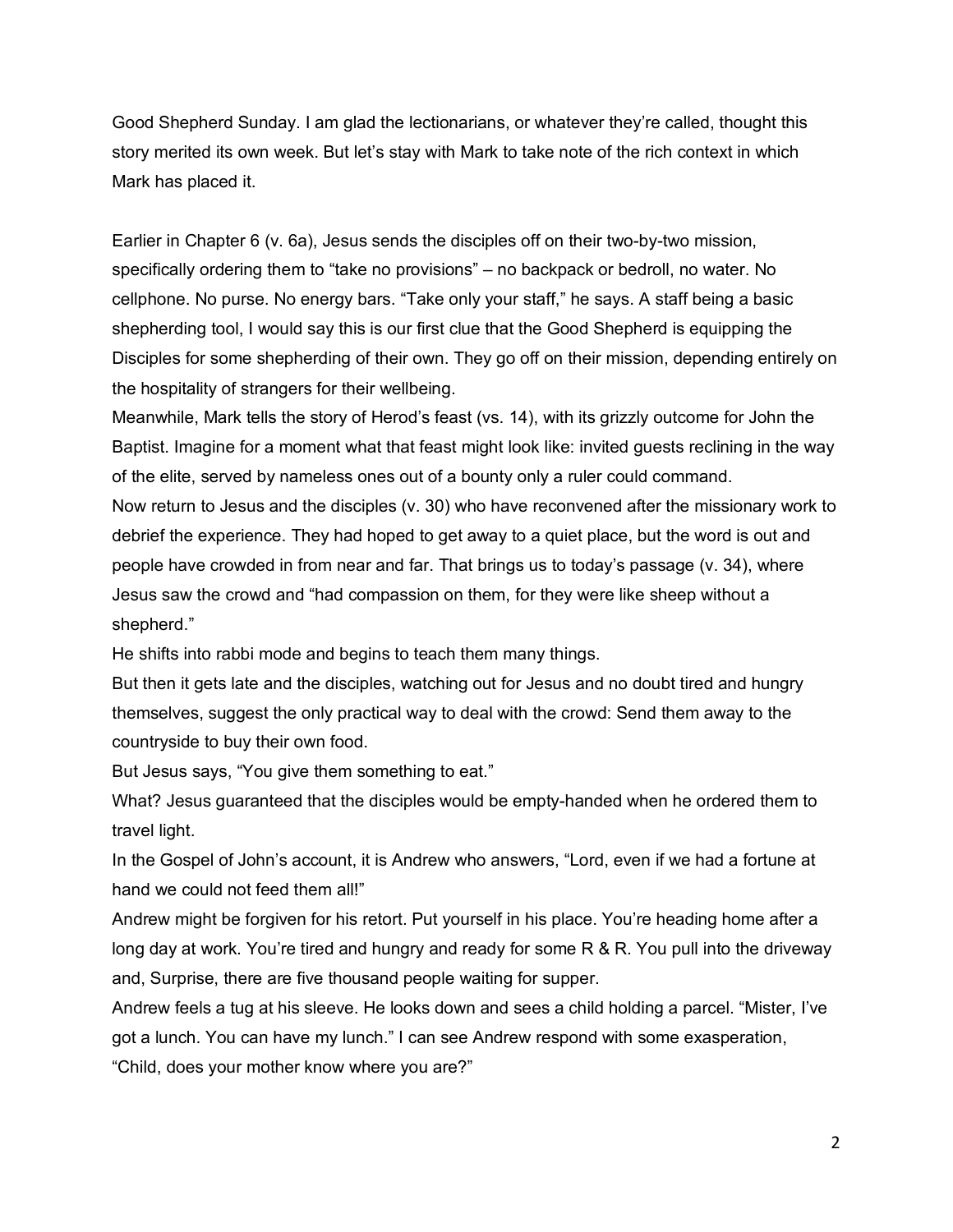Because now you've gotten home and all those people are waiting to eat and you gone inside and checked the fridge and cupboards and all you've got to feed them is a Happy Meal.

"What do you have?" Jesus asks.

"Five loaves and two fish, Lord. A child's lunch!"

"Bring it to me."

I bet you could have heard a pin drop as the child walks up to Jesus and places the parcel in his hands.

Now, here's the fun part:

Jesus orders the disciples to have the crowd lie down in small groups. I know, all the Bible translations, even the New Revised Standard version that we read today, say "sit", but the word translated here as 'sit' can also mean 'lie', and in this case, I think it is the better choice. In this section of two feasts we see Herod's party with its invited guests – the somebodies - reclining on comfy couches to be served. In this feast of our Lord, it is the nameless nobodies who recline to be served by the disciples.

And it gets better: Jesus tells the disciples to make them lie down 'in the green grass'.

"The Lord is my Shepherd…who makes me to lie down in green pastures." It isn't just Jesus any more who's the shepherd here. The disciples are shepherds, too.

And now it is the Lord's Supper, as Jesus *takes, blesses, breaks* and *gives* the food to the disciples to set before the people. The somebodies are feeding the nobodies in this Meal that turns the values of this world upside down.

And everybody eats. And there are more leftovers than what they started with! It was impossible. It was impossible to feed all those people with that little lunch. But there were

two people that day who did not know it was impossible: Jesus, who, John says, "knew what he would do", and the child, who did not concern himself with impossibilities but simply gave to Jesus what he had.

In one of my early Religious studies classes in college, Dr. Sackmann suggested that the Feast of the Five Thousand might not have happened just the way scripture says. What if, inspired by the generosity of the child, the others pulled out their own lunches and began to share? At the time the idea was shocking, even heretical to me, as one who was not yet unaccustomed to questioning scripture.

But since then I've come to appreciate Dr. Sackmann's insight.

First, the fact that Jesus had told the disciples to travel without provisions is a clue that people in that day and place would normally prepare well for the road. Second, it strains the imagination